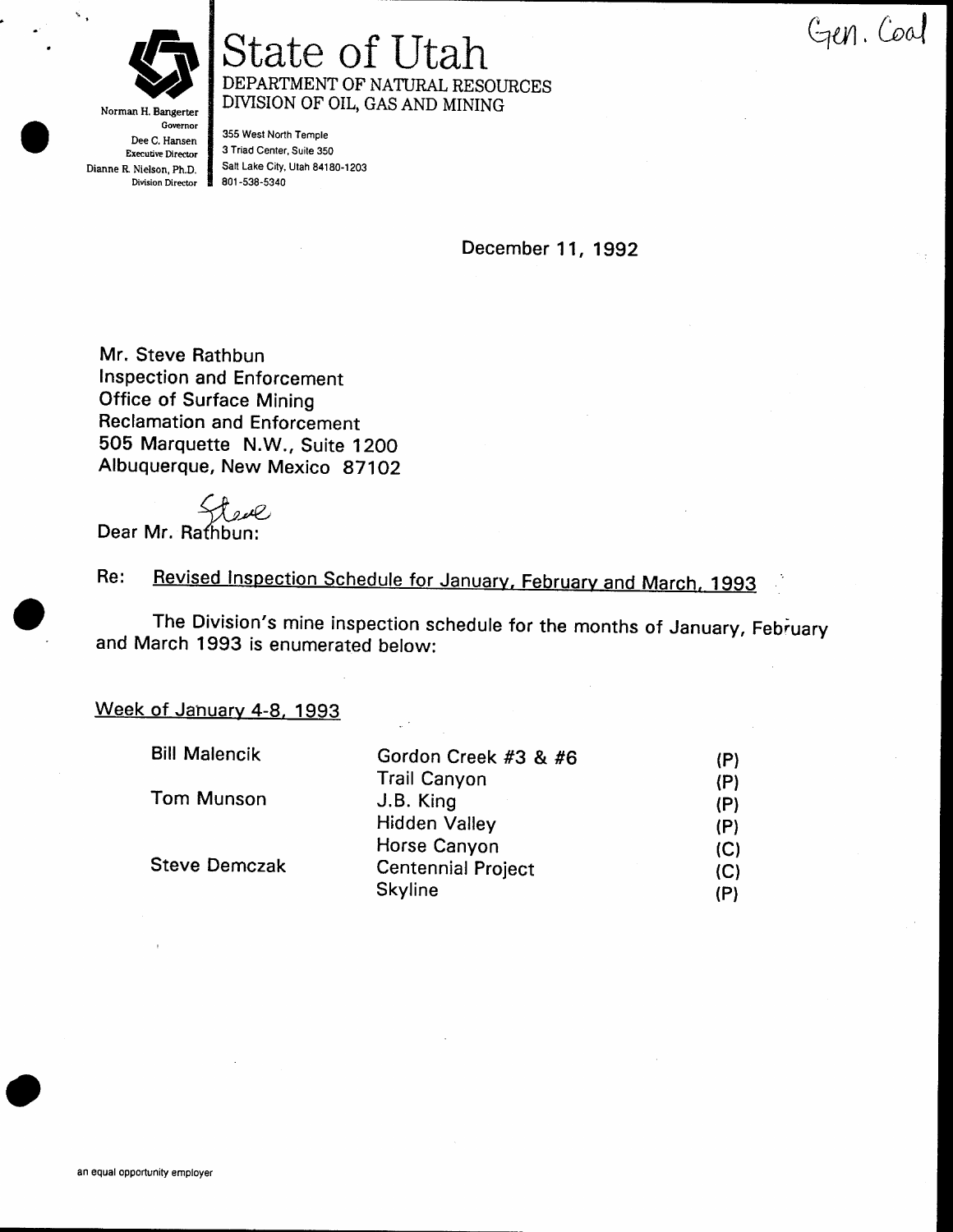Page 2 lnspection Schedule January-March 1993 December 11, 1992

 $\bar{\star}$ 

## Week of January 11-15, 1993

| <b>Susan White</b>   | Bear Canyon              | (P)   |
|----------------------|--------------------------|-------|
|                      | Huntington #4            | (P)   |
| <b>Bill Malencik</b> | <b>Star Point</b>        | (C)   |
| Wayne Western        | <b>Convulsion Canyon</b> | (P)   |
| <b>Sharon Falvey</b> | Soldier Canyon           | (P)   |
| Priscilla Burton     | Hiawatha                 | - (P) |
| <b>Steve Demczak</b> | <b>Banning Loadout</b>   | (P)   |
|                      | <b>Wellington Prep</b>   | (P)   |
| Randy Harden         | Blazon #1                | (P)   |

#### Week of January 19-22, 1993

| <b>Henry Sauer</b>   | Sunnyside                    | (P) |
|----------------------|------------------------------|-----|
| <b>Jesse Kelley</b>  | Gordon Creek #2, #7, & #8    | (C) |
|                      | <b>Wildcat Loadout</b>       | (P) |
| <b>Bill Malencik</b> | Des-Bee-Dove                 | (C) |
|                      | Deer Creek                   | (P) |
| <b>Steve Demczak</b> | <b>Blackhawk Exploration</b> | Exp |
|                      | <b>Emery Deep</b>            | (P) |
| <b>Rick Summers</b>  | <b>Belina Complex</b>        | (C) |
| Jim Smith            | <b>Crandall Canyon</b>       | (P) |
|                      |                              |     |

### Week of Januarv 25-29, 1993

| <b>Bill Malencik</b>    | C.V. Spur                     | (C) |
|-------------------------|-------------------------------|-----|
| Hugh Klein              | Cottonwood/Wilberg            | (P) |
|                         | <b>Sunnyside Cogeneration</b> | (P) |
| <b>Paul Baker</b>       | <b>Castle Gate</b>            | (P) |
|                         | Knight                        | (C) |
| <b>Priscilla Burton</b> | <b>Boyer</b>                  | (P) |
|                         | Summit Minerals #1            | (P) |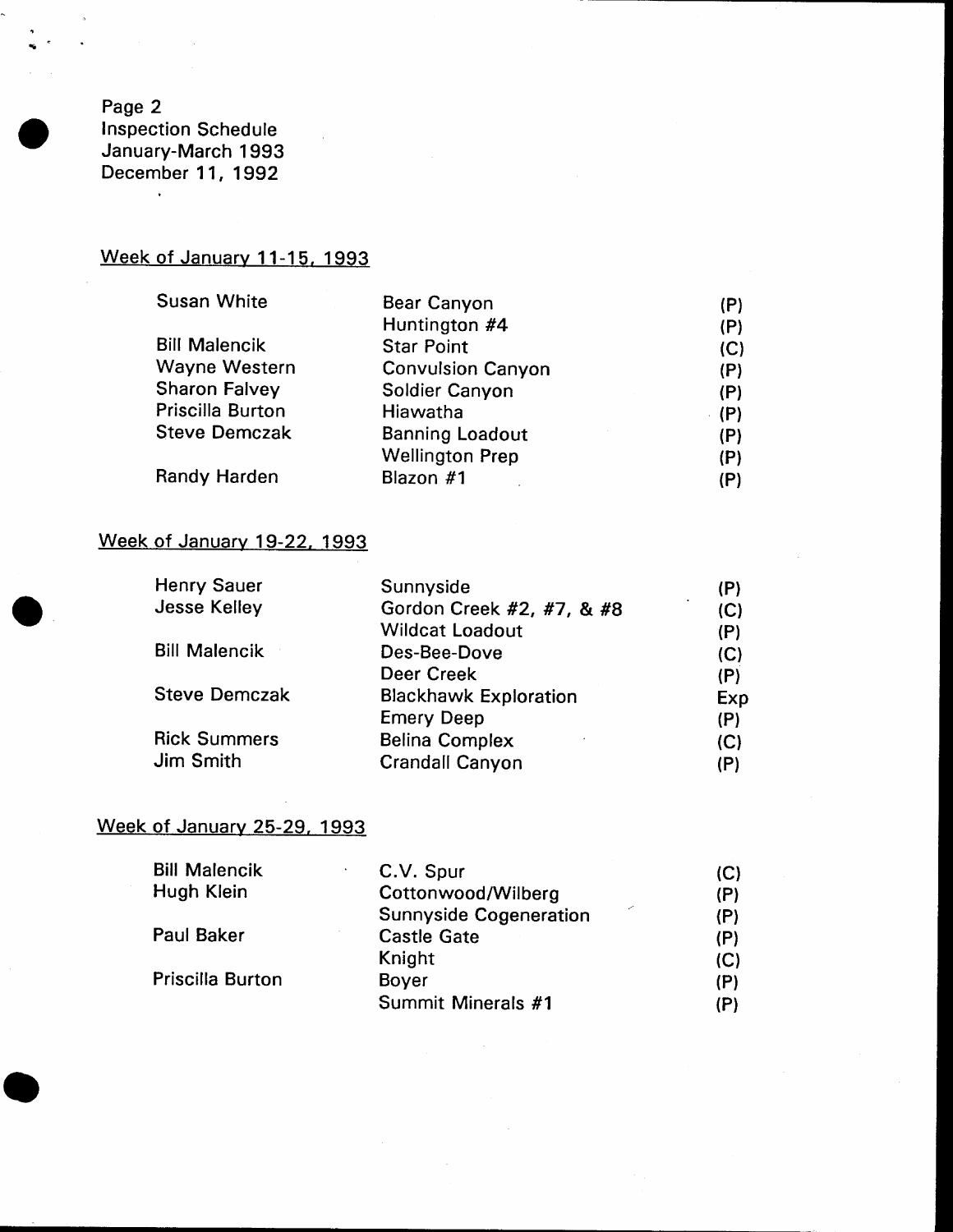Page 3 Inspection Schedule January-March 1993 December 11, 1992

### Week of February 1-5, 1993

| <b>Star Point</b>            | (P) |
|------------------------------|-----|
| <b>Trail Canyon</b>          | (C) |
| Bear Canyon                  | (C) |
| Huntington #4                | (P) |
| <b>Blackhawk Exploration</b> | Exp |
| <b>Banning Loadout</b>       | (P) |
| Soldier Canyon               | (C) |
|                              |     |

#### Week of February 8-12, 1993

| <b>Tom Munson</b>       | J.B. King                 | (C) |
|-------------------------|---------------------------|-----|
|                         | <b>Hidden Valley</b>      | (P) |
|                         | <b>Horse Canyon</b>       | (P) |
| <b>Jesse Kelley</b>     | <b>Wildcat Loadout</b>    | (C) |
|                         | Gordon Creek #2, #7, & #8 | (P) |
| <b>Bill Malencik</b>    | Gordon Creek #3 & #6      | (P) |
|                         | C.V. Spur                 | (P) |
| <b>Priscilla Burton</b> | Hiawatha                  | (C) |
| <b>Wayne Western</b>    | <b>Convulsion Canyon</b>  | (C) |
| <b>Steve Demczak</b>    | <b>Wellington Prep</b>    | (C) |
| <b>Rick Summers</b>     | <b>Belina Complex</b>     | (P) |
|                         |                           |     |

#### Week of February 16-19. 1993

| Hugh Klein           | <b>Trail Mountain</b>         | (C) |
|----------------------|-------------------------------|-----|
|                      | <b>Sunnyside Cogeneration</b> | (P) |
| <b>Bill Malencik</b> | من<br>Sunnyside               | (P) |
| Jim Smith            | <b>Crandall Canyon</b>        | (P) |
| <b>Steve Demczak</b> | <b>Skyline</b>                | (C) |
|                      | <b>Emery Deep</b>             | (C) |
| <b>Paul Baker</b>    | Knight                        | (P) |
|                      | <b>Castle Gate</b>            | (C) |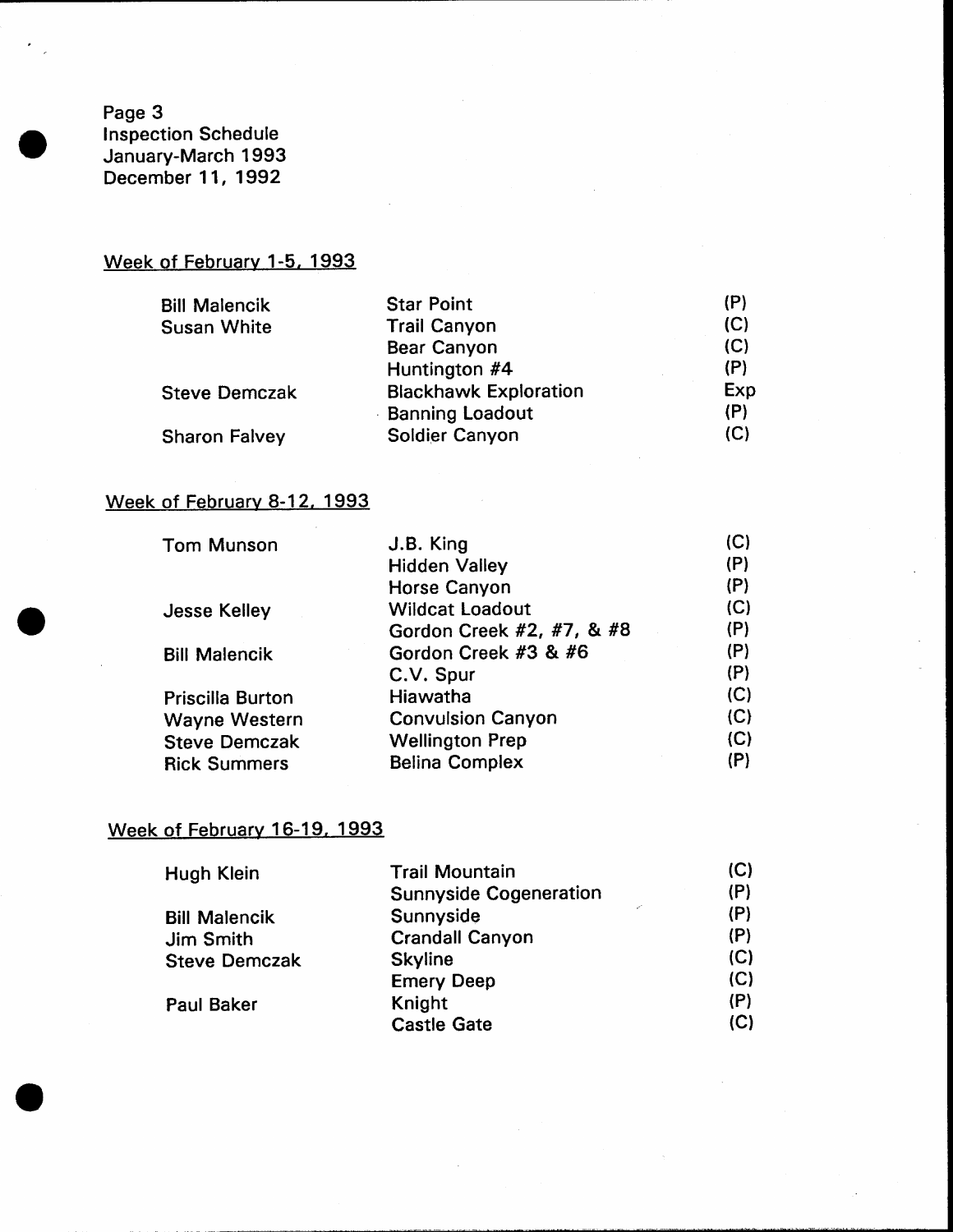Page 4 Inspection Schedule January-March 1993 December 11, 1992

#### Week of February 22-26, 1993

| Ken Wyatt            | Deer Creek                            | (C) |
|----------------------|---------------------------------------|-----|
| <b>Bill Malencik</b> | Cottonwood/Wilberg<br><b>Contract</b> | (P) |
| <b>Steve Demczak</b> | <b>Centennial Project</b>             | (P) |
| Randy Harden         | Blazon #1                             | (P) |
| Priscilla Burton     | <b>Bover</b>                          | (P) |
|                      | Summit Minerals #1                    | (P) |

### Week of March 1-5, 1993

| <b>Jesse Kelley</b>  | Gordon Creek #2, #7 & #8     | (P) |
|----------------------|------------------------------|-----|
| <b>Susan White</b>   | Huntington #4                | (C) |
|                      | Bear Canyon                  | (P) |
|                      | Horse Canyon                 | (P) |
| <b>Steve Demczak</b> | <b>Blackhawk Exploration</b> | Exp |
| <b>Rick Summers</b>  | <b>Belina Complex</b>        | (P) |
| Wayne Western        | <b>Convulsion Canyon</b>     | (P) |

#### Week of March 8-12, 1993

| Henry Sauer          | Sunnyside            | (C) |
|----------------------|----------------------|-----|
| <b>Bill Malencik</b> | <b>Star Point</b>    | (P) |
|                      | Gordon Creek #3 & #6 | (C) |
|                      | Deer Creek           | (P) |
| <b>Steve Demczak</b> | <b>Emery Deep</b>    | (P) |
| <b>Sharon Falvey</b> | Soldier Canyon       | (P) |
| Priscilla Burton     | Hiawatha             | (P) |
|                      |                      |     |